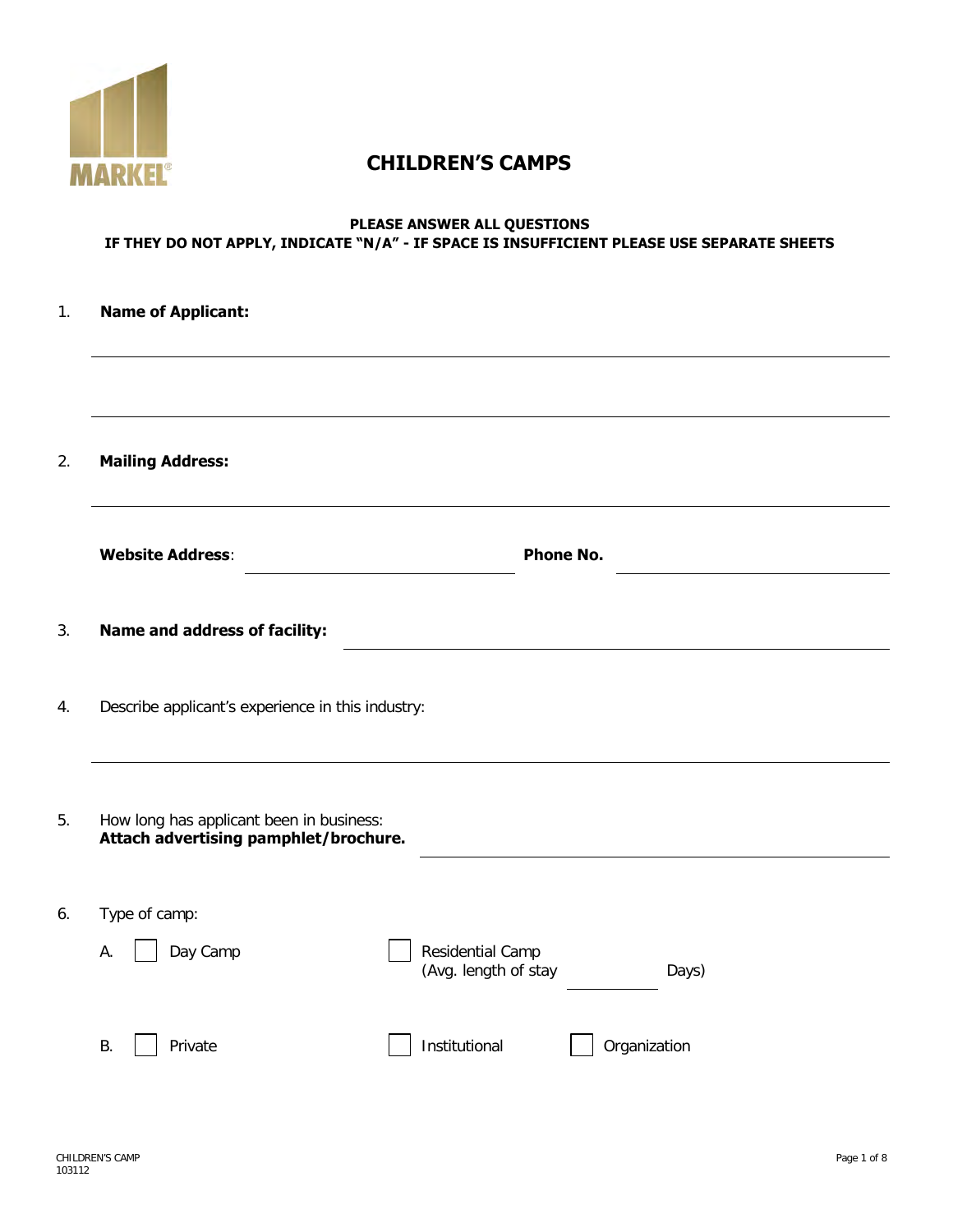| Parental consent form with release/waiver?<br>If Yes, attach copy.                                                                                            | Yes<br>No                               |
|---------------------------------------------------------------------------------------------------------------------------------------------------------------|-----------------------------------------|
| Age range of campers:                                                                                                                                         | Average no. of campers per day:         |
| No. of days per week in operation:                                                                                                                            | No. of weeks per year:                  |
| Date camp opens:                                                                                                                                              | Date Camp closes:                       |
| Annual receipts:                                                                                                                                              | Total payroll:                          |
| Total No. of employees:                                                                                                                                       | Total No. of Volunteers:                |
|                                                                                                                                                               | Yes                                     |
| Are all employees covered under WSIB?<br>If "No", please list numbers by job description and estimated payroll:<br>Are campers always attended by counselors? | Yes                                     |
| Minimum age of counselors                                                                                                                                     | Minimum ratio of counselors to campers: |
| Percentage of counselors returning from previous years:                                                                                                       | No<br>No<br>$\%$                        |
| What training is given to counselors:                                                                                                                         |                                         |
| What training, certification or experience are counselors required to have?                                                                                   |                                         |

10. List all buildings located at the Camp with details of construction. (Construction and protection (e.g. fire alarms, etc.) (Please attach a site plan showing all facilities)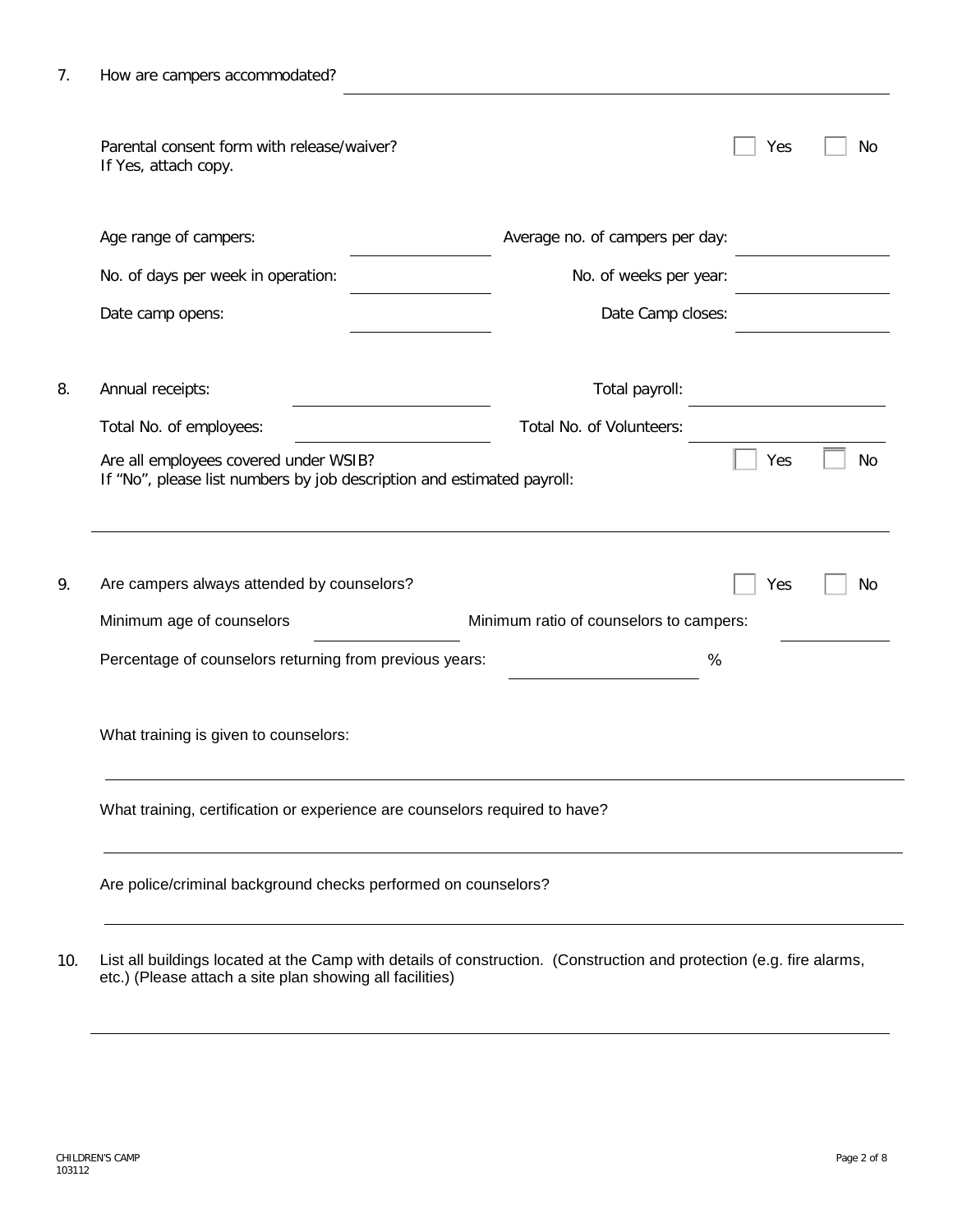|  | Who is responsible for maintaining buildings and other facilities? |  |
|--|--------------------------------------------------------------------|--|
|  |                                                                    |  |

|     | Are any of facilities open to the public<br>If Yes, please describe.                                                                                                                             | Yes | No |
|-----|--------------------------------------------------------------------------------------------------------------------------------------------------------------------------------------------------|-----|----|
| 11. | List all activities or sports which campers can take part in. Specify whether on or off premises.                                                                                                |     |    |
|     | Are any of above contracted out to subcontractors? Please list.                                                                                                                                  |     |    |
|     | Do you require all sub-contractors (including maintenance and facility providers) to<br>provide Certificates of Insurance providing evidence of Third Party Insurance?<br>If No, please explain: | Yes | No |
| 12. | Are there any swimming facilities?<br>If Yes, please provide description:                                                                                                                        | Yes | No |

|       | <b>Roped Off Area</b> | <b>Maximum Depth</b> | <b>Minimum Depth</b> |
|-------|-----------------------|----------------------|----------------------|
| Lake  | Yes<br>No.            |                      |                      |
| River | Yes<br>No.            |                      |                      |
| Sea   | Yes<br>No.            |                      |                      |
| Pool  | Yes<br>No.            |                      |                      |

| Any diving boards or waterslides? | $\vert$   Yes $\Box$ | $\vert \vert$ No |  |
|-----------------------------------|----------------------|------------------|--|
| Specify where and height:         |                      |                  |  |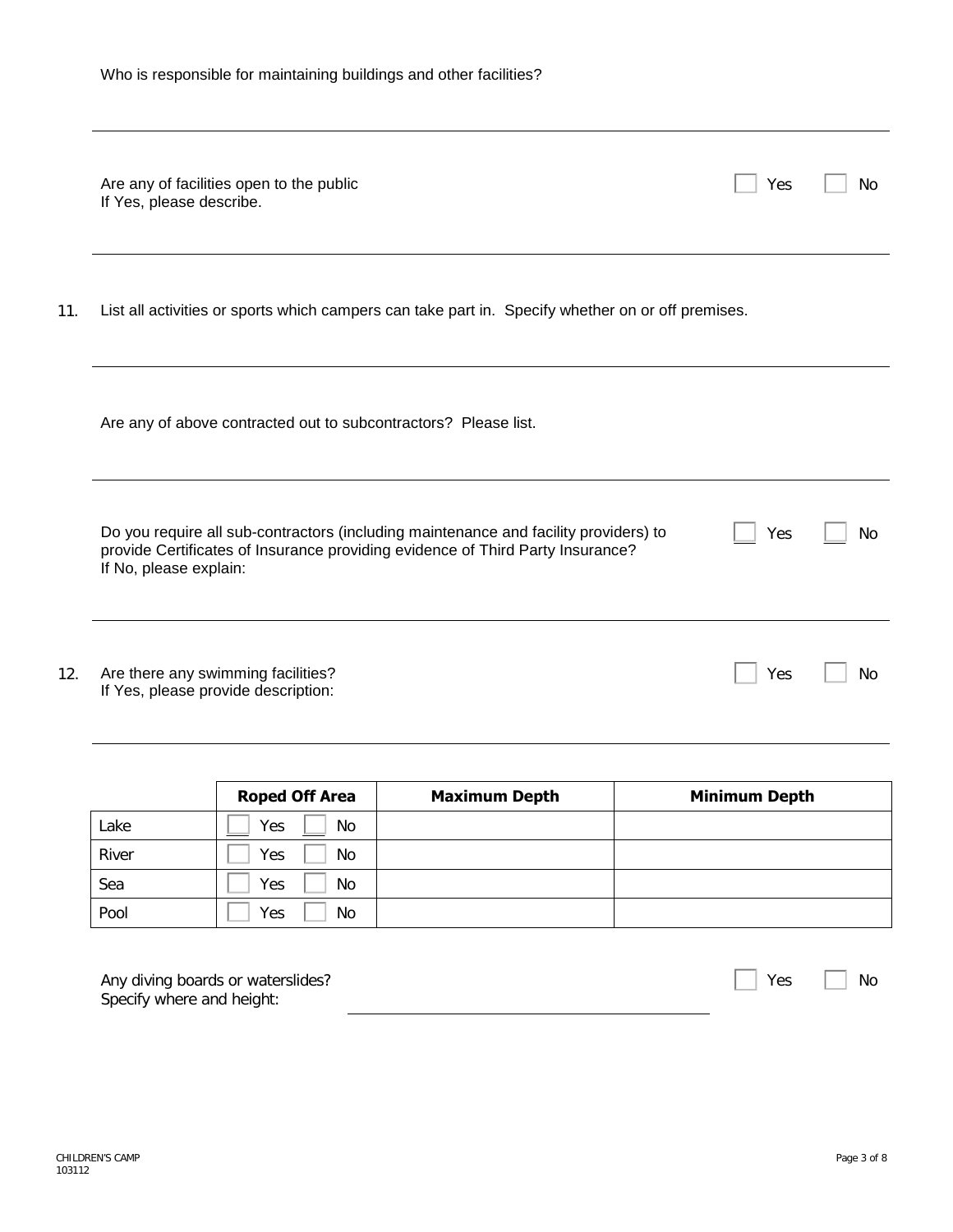| Any warning signs/rules posted?<br>Describe, if any:                                              | Yes        | No       |
|---------------------------------------------------------------------------------------------------|------------|----------|
| Any nighttime swimming allowed?<br>Are lifeguards always in attendance?<br>If No, please explain: | Yes<br>Yes | No<br>No |
| Are all lifeguards qualified e.g. Red Cross or similar?                                           | Yes        | No       |

# 13. List all watercraft (if any):

| <b>Type</b> | <b>Usage</b> | No. of Each | Length | HP of Motor,<br>If any | Owned | <b>Leased</b> | <b>Other</b> |
|-------------|--------------|-------------|--------|------------------------|-------|---------------|--------------|
|             |              |             |        |                        |       |               |              |
|             |              |             |        |                        |       |               |              |
|             |              |             |        |                        |       |               |              |
|             |              |             |        |                        |       |               |              |

|     | Are life jackets mandatory?                                                                                       | Yes | No  |
|-----|-------------------------------------------------------------------------------------------------------------------|-----|-----|
|     | Lifeguards in attendance?                                                                                         | Yes | No  |
|     | "Crash"/Safety boats available?                                                                                   | Yes | No  |
| 14. | Are premises inspected by Health Authority?<br>If Yes, date of last inspection:<br>Satisfactory<br>Unsatisfactory | Yes | No  |
| 15. | Are all campers required to obtain medical certificates from their family doctors?                                | Yes | No  |
|     | Medications                                                                                                       |     |     |
|     | Do you keep records of any allergies or special requirements for campers?<br>Please describe:                     | Yes | No. |
|     |                                                                                                                   |     |     |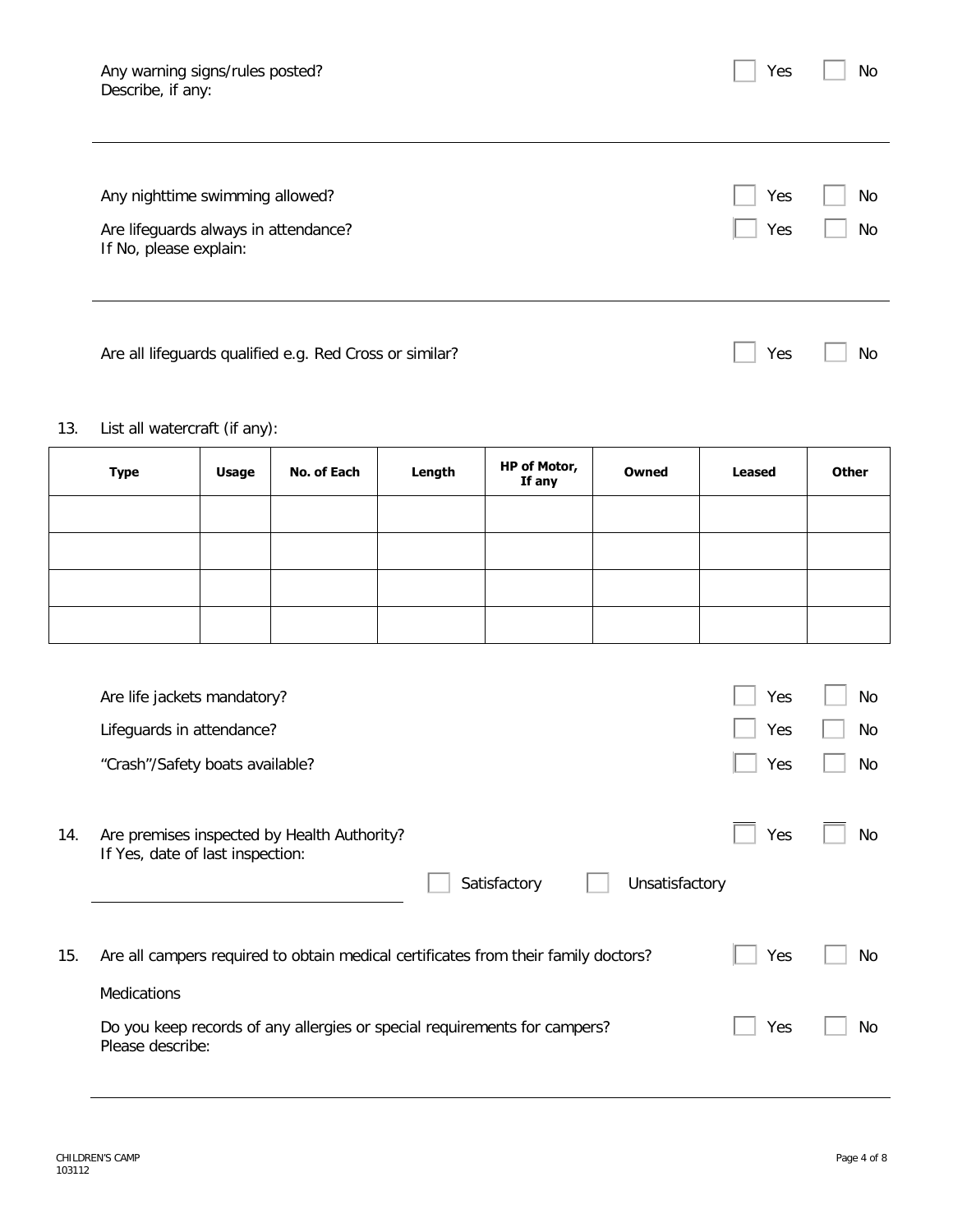| Are EPIPENS available at all times and and are staff trained how to use them?                                                                                  | Yes       | No |
|----------------------------------------------------------------------------------------------------------------------------------------------------------------|-----------|----|
| Where is the nearest medical facility?                                                                                                                         | Distance: |    |
| Is there any qualified nurse or other medically-trained person in attendance at the<br>camp?<br>Please describe:                                               | Yes       | No |
| Do you have a written emergency plan in the event of illness or injury sustained by a<br>camper?<br>Describe and provide copy.                                 | Yes       | No |
| If food and drinks are supplied, who prepares the food?                                                                                                        |           |    |
| Who inspects the kitchen and how often?                                                                                                                        |           |    |
| Are any special dietary requirements such as food allergies of campers properly<br>recorded and food preparers made aware of them?<br>Please describe process: | Yes       | No |
| Does applicant presently carry insurance?<br>16.<br>If Yes, who is the present insurer:                                                                        | Yes       | No |
| Premium:<br>Limit:<br>\$<br>\$                                                                                                                                 |           |    |
| Is the present insurance Claims Made?<br>If Yes, state retro date:                                                                                             | Yes       | No |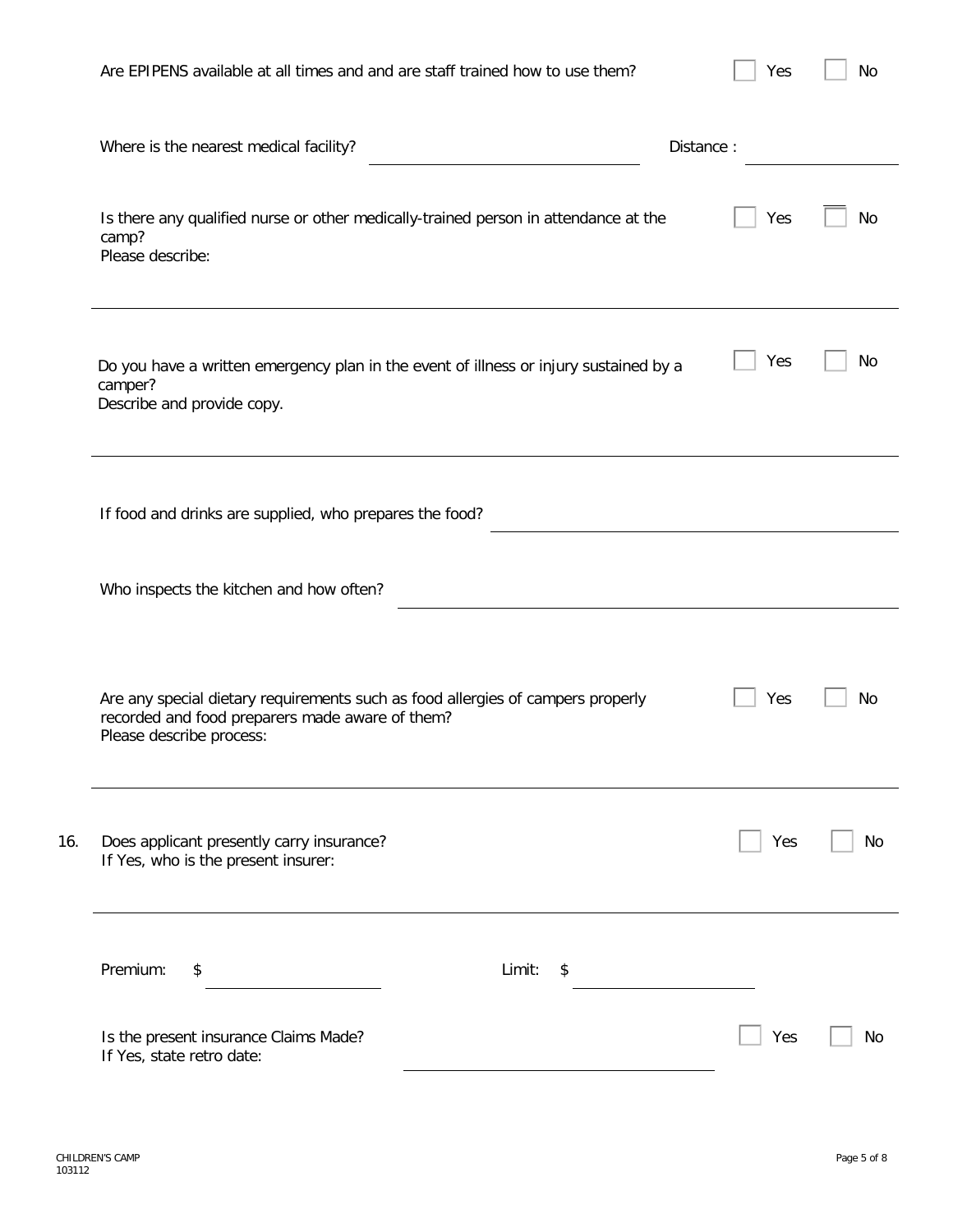Yes | No

Does the policy cover all operations of the Insured? If No, please describe:

## 17. **Claims History:**

Include total costs from ground up for each claim, whether Insured or not, including defense costs and deductible. Include loss experience of companies which have been taken over or merged with your company.

|                              |                                                                              | <b>AMOUNT</b>  |      |                 |                   |               |
|------------------------------|------------------------------------------------------------------------------|----------------|------|-----------------|-------------------|---------------|
| Date of<br><b>Occurrence</b> | <b>Describe Occurrence</b><br><b>And Injury or Damage</b>                    | <b>Reserve</b> | Paid | <b>Expenses</b> | <b>Deductible</b> | <b>Status</b> |
|                              |                                                                              |                |      |                 |                   |               |
|                              |                                                                              |                |      |                 |                   |               |
|                              |                                                                              |                |      |                 |                   |               |
|                              |                                                                              |                |      |                 |                   |               |
|                              | Are you aware of any other incidents which may result in claims against you? |                |      |                 | Yes               | No            |

If Yes, give details:

#### 18. **Non-Owned Automobile**

Number of employees using their automobile on company business:

| Regularly                                                     | Occasionally |    |
|---------------------------------------------------------------|--------------|----|
| Estimated annual cost of hired automobiles:                   |              | \$ |
| Estimated annual cost of automobiles operated under contract: |              | \$ |
| (Please provide details):                                     |              |    |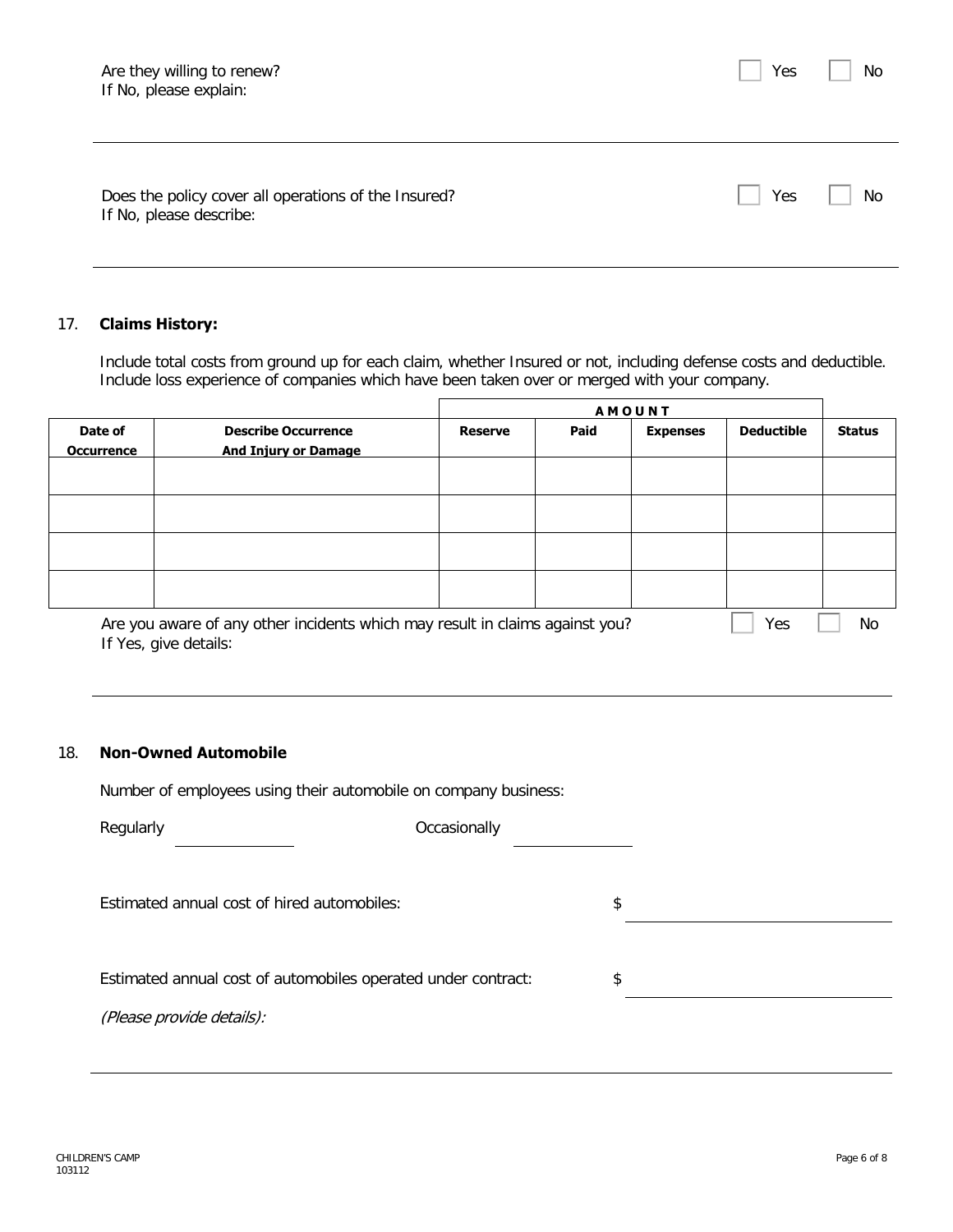### 19. **Accident Prevention and First Aid**

|     | First Aid Post:                                                              | Doctors:                                        | <b>Full Time</b> |  | Part Time |    |
|-----|------------------------------------------------------------------------------|-------------------------------------------------|------------------|--|-----------|----|
|     |                                                                              | Nurses:                                         | <b>Full Time</b> |  | Part Time |    |
|     | Fire alarm - other warning systems:                                          |                                                 |                  |  |           |    |
|     | Is there a security officer or are there loss prevention engineers employed: |                                                 |                  |  | Yes       | No |
|     | If Yes, attach copy.                                                         | Injury/incident report form used?               |                  |  | Yeg       | No |
| 20. |                                                                              | Please indicate limit(s) of liability required: |                  |  |           |    |

This application does not bind the Applicant or the Company to complete this insurance but it is agreed that the information contained herein shall be the basis of the contract should a policy be issued.

It is mutually agreed between the Company and the Applicant that any inspection of premises, operations or any matter pertaining to insurance afforded by the Company, is made for the use and benefit of the Company only and is not to be relied upon by the Applicant in any respect.

## **THE UNDERSIGNED HEREBY ACKNOWLEDGES THE TRUTH OF THE STATEMENTS CONTAINED HEREIN.**

I AUTHORIZE YOU TO COLLECT, USE AND DISCLOSE PERSONAL INFORMATION AS PERMITTED BY LAW, IN CONNECTION WITH YOUR COMMERCIAL INSURANCE POLICY OR A RENEWAL, EXTENSION OR VARIATION THEREOF, FOR THE PURPOSES NECESSARY TO ASSESS THE RISK, INVESTIGATE AND SETTLE CLAIMS, AND DETECT AND PREVENT FRAUD, SUCH AS CREDIT INFORMATION, AND CLAIMS HISTORY.